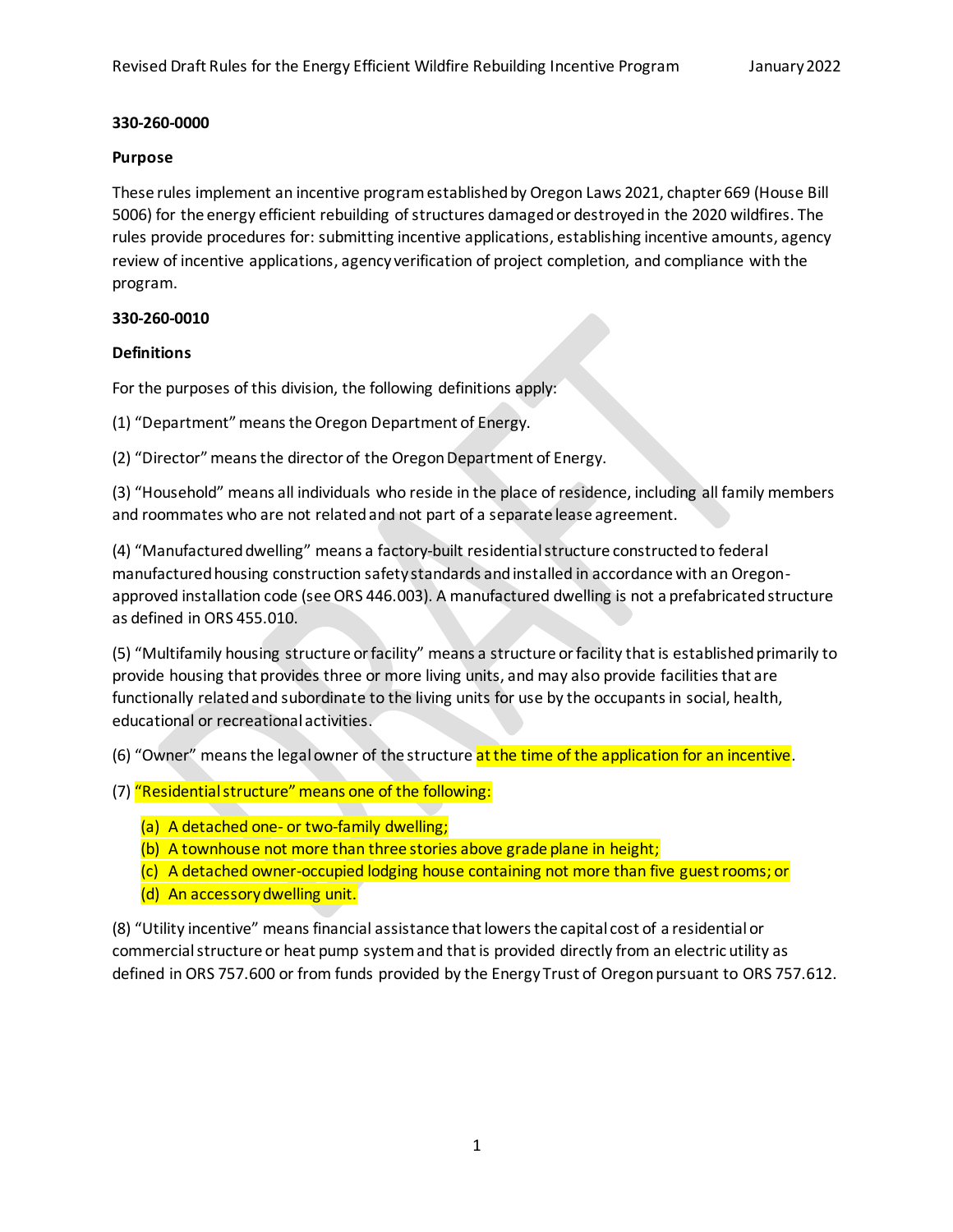### **Structure Eligibility**

To be eligible for incentives under these rules, an application must meet the following requirements:

(1) The owner must be altering, restoring, or replacing a structure in Oregon determined by the local government as having been damaged or destroyed by wildfire between August 1 and September 30, 2020.

(2) The local government must have approved one of the following:

(a) A building permit application to alter, restore, or replace a structure; or

(b) A site permit application for a manufactured dwelling.

(3) The local government must have determined that the evidence in the record established that a dwelling at the time it was damaged or destroyed:

(a) Had intact exterior walls and roof structure;

(b) Had indoor plumbing consisting of a kitchen sink, toilet and bathing facilities connected to a sanitary waste disposal system;

(c) Had interior wiring for interior lights;

(d) Had a heating system; and

(e) (A) Was authorized by building permits or other regulatory approval process by the appropriate authority; or

(B) Was assessed as a residential dwelling for purposes of ad valorem taxation for the tax year beginning July 1, 2001, and is not subject to unresolved enforcement proceedings questioning the lawfulness of the dwelling.

(4) The structure being altered, restored, or replaced must be:

- (a) A residential structure;
- (b) A manufactured dwelling;
- (c) A multifamily housing structure or facility; or
- (d) A commercial or public building.

(5) An owner who completed the alteration, restoration, or replacement of a structure prior to applying to the incentive program is eligible for incentives, provided they meet all other applicable eligibility requirements.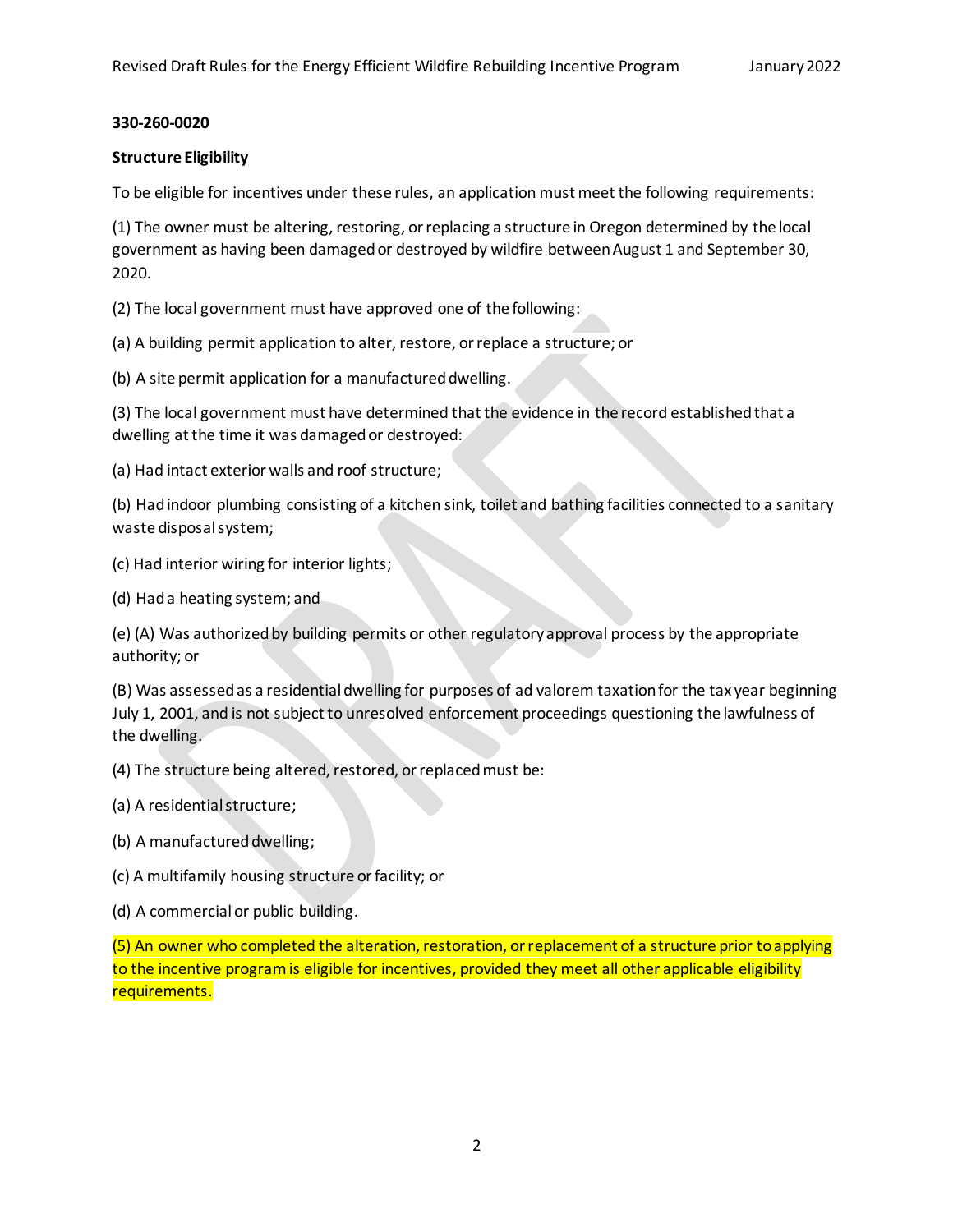#### **Incentives for Residential Structures**

(1) An owner that is altering, restoring, or replacing an eligible residential structure shall be eligible to receive an incentive of \$3,000 per eligible structure if:

(a) The dwelling has been determined by a local government as being adequately served by water, sanitation and roads;

(b) The dwelling is located within the same lot or parcel as the original dwelling being altered, restored, or replaced;

(c) The alteration, restoration, or replacement is complete;

(d) The dwelling meets the Oregon Residential Specialty Code in effect as specified in OAR 330-260- 0030(5) and as administered by Oregon's Building Codes Division and local jurisdictions, including all energy efficiency requirements; and

(e) The applicable local jurisdiction code official has verified the completion of the alteration, restoration, or replacement of the structure to the required building code including all energy efficiency requirements.

(2) An owner that is altering, restoring, or replacing an eligible residential structure shall be eligible to receive an incentive of \$3,000 per eligible structure in addition to the amount they may be eligible to receive under OAR 330-260-0030(1) if:

(a) The dwelling has been determined by a local government as being adequately served by water, sanitation and roads;

(b) The dwelling is located within the same lot or parcel as the original dwelling being altered, restored, or replaced;

(c) The alteration, restoration, or replacement is complete;

(d) The dwelling meets the 2021 Oregon Residential Reach Code or is participating in a utility new homes energy efficiency program as specified in OAR 330-260-0030(6);

(e) Any required utility inspections have been completed following completion of a utility new homes energy efficiency program; and

(f) The applicable local jurisdiction code official has verified the completion of the alteration, restoration, or replacement of the structure to the required building code including energy efficiency standards.

(3) An owner that demonstrates in their application they meet low- or moderate-income eligibility requirements specified in OAR 330-260-0060 shall be eligible for an additional incentive of \$4,500 if they qualify for an incentive under OAR 330-260-0030(1) but not (2).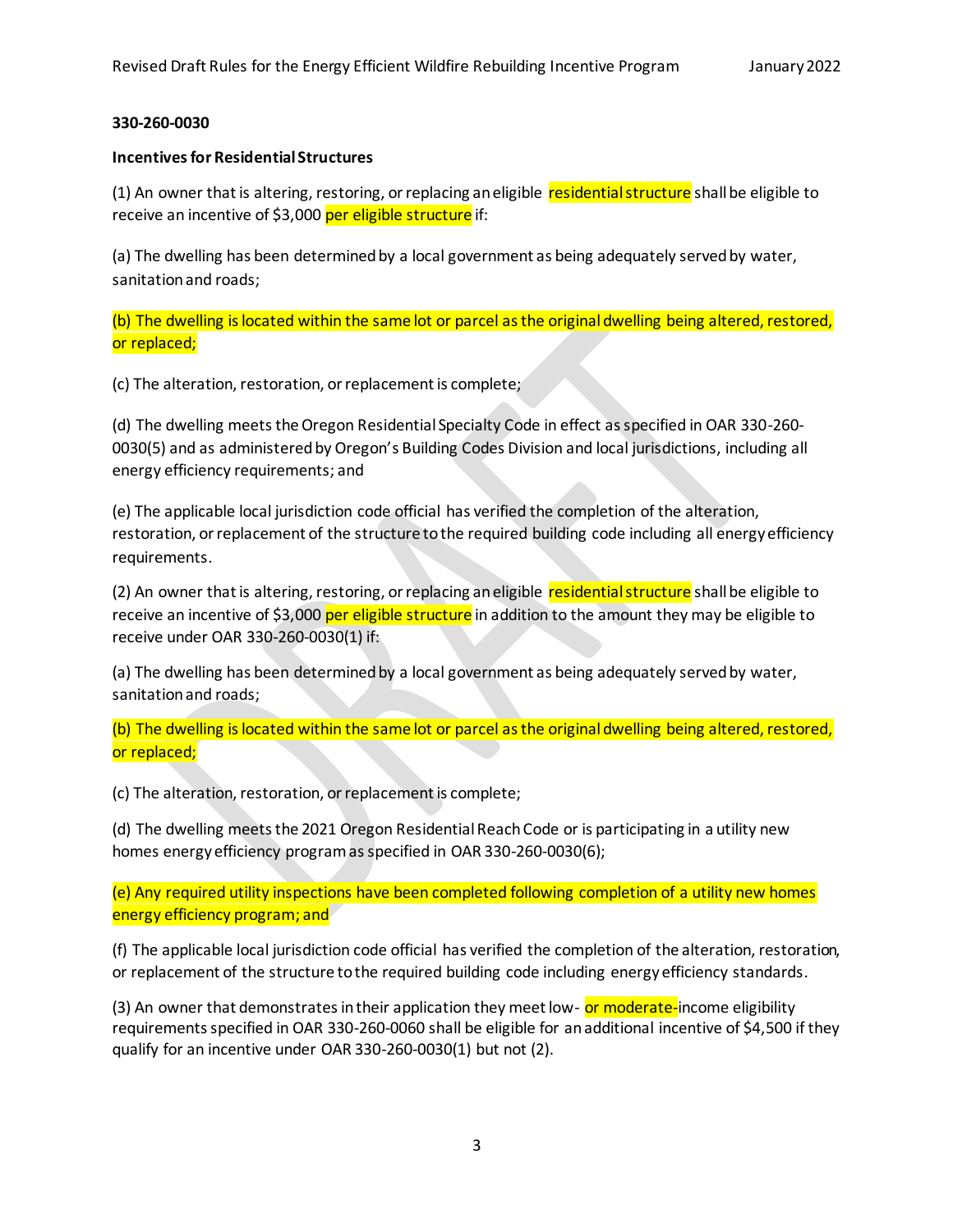(4) An owner that demonstrates in their application they meet low- or moderate-income eligibility requirements specified in OAR 330-260-0060 shall be eligible for an additional incentive of \$9,000, if they qualify for an incentive under OAR 330-260-0030(2).

(5)(a) For building permit applications submitted prior to April 1, 2021, the Oregon Residential Specialty Code in effect is the 2017 Oregon Residential Specialty Code.

(b) For building permit applications submitted on or between April 1, 2021, and September 30, 2021, both the 2017 and 2021 Oregon Residential Specialty Code are considered in effect and are eligible to receive incentives.

(c) For building permit applications submitted beginning October 1, 2021, the Oregon Residential Specialty Code in effect is the 2021 Oregon Residential Specialty Code.

(6) Participating in one of the following above energy code programs qualifies the owner for an incentive under OAR 330-260-0030(2)(d):

(a) Energy Trust of Oregon's Energy Performance Score Program.

(b) Bonneville Power Administration's Single Family New Construction Performance Path.

(c) Consumer Owned Utility energy efficiency new homes program verifying homes are 10 percent more energy efficient on a site energy consumption basis.

(7) An owner that is altering, restoring, or replacing an eligible residential structure shall be eligible to receive an incentive of \$3,000 in addition to the amount they may be eligible to receive under OAR 330- 260-0030(1) or OAR 330-260-0030(2) for each new accessory dwelling unit that meets the above current energy code building standard or is participating in a utility new homes energy efficiency program as specified in OAR 330-260-0030(6) that they build within the same property lot or parcel as the altered, restored, or replacement structure. A maximum of two incentives for accessory dwelling units can be applied for per application, unless the local jurisdiction permits fewer accessory dwelling units on a property, in which case the number of accessory dwelling units permitted per property is the maximum.

# **330-260-0040**

### **Incentives for Commercial and Public Buildings and Multifamily Housing**

(1) An owner that is altering, restoring, or replacing an eligible commercial or public building, or multifamily housing structure or facility shall be eligible to receive an incentive of \$3,000 per eligible structure if:

(a) The structure is located within the same lot or parcel as the original structure being altered, restored, or replaced;

(b) The alteration, restoration, or replacement is complete;

(c) The structure meets the Oregon Structural Specialty Code in effect as specified by OAR 330-260- 0040(5) and as administered by Oregon's Building Codes Division and local jurisdictions, including all energy efficiency requirements;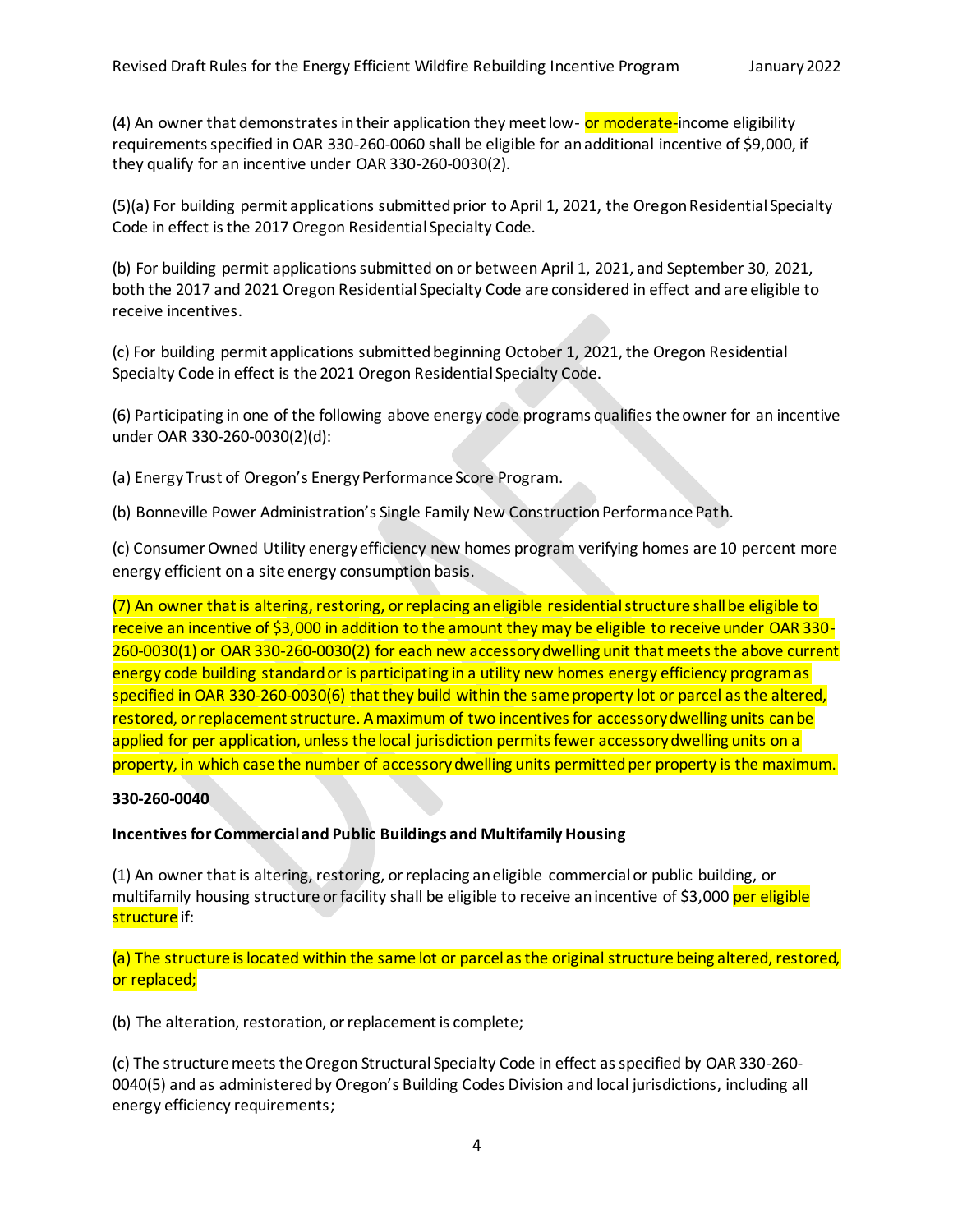(d) The commercial or public building, or multifamily housing structure or facility is 25,000 square feet or less in conditioned space; and

(e) The applicable local jurisdiction code official has verified the completion of the alteration, restoration, or replacement of the structure to the required building code including all energy efficiency requirements.

(2) An owner that is altering, restoring, or replacing an eligible commercial or public building, or multifamily housing structure or facility shall be eligible to receive an incentive of \$4,000 per eligible structure if:

(a) The structure is located in the same lot or parcel as the original structure being altered, restored, or replaced;

(b) The alteration, restoration, or replacement is complete;

(c) The structure meets the Oregon Structural Specialty Code in effect as specified by OAR 330-260- 0040(5) and as administered by Oregon's Building Codes Division and local jurisdictions, including all energy efficiency requirements;

(d) The commercial or public building, or multifamily housing structure or facility is 25,001 square feet or more in conditioned space; and

(e) The applicable local jurisdiction code official has verified the completion of the alteration, restoration, or replacement of the structure to the required building code including all energy efficiency requirements.

(3) An owner of a multifamily housing structure or facility providing housing to low-income households may qualify for an additional incentive to any they may qualify for under OAR 330-260-0040(1) or (2). The incentive will be determined based upon the number of multifamily units in the designed structure being rebuilt. An incentive of \$500 per unit is available, not to exceed \$18,000 for the property.

(4) To be a qualified multifamily housing structure or facility under OAR 330-260-0040(3), the owner or developer must be currently qualified under one of the following programs offered through the Oregon Housing and Community Services Department and be approved for an incentive by the Director of the Oregon Department of Energy:

(a) A housing capital funding offering issued through a Notice of Funding Availability.

- (b) Low Income Housing Tax Credits.
- (c) Oregon Multifamily Energy Program.
- (d) Conduit/Pass-Through Revenue Bond Financing Program.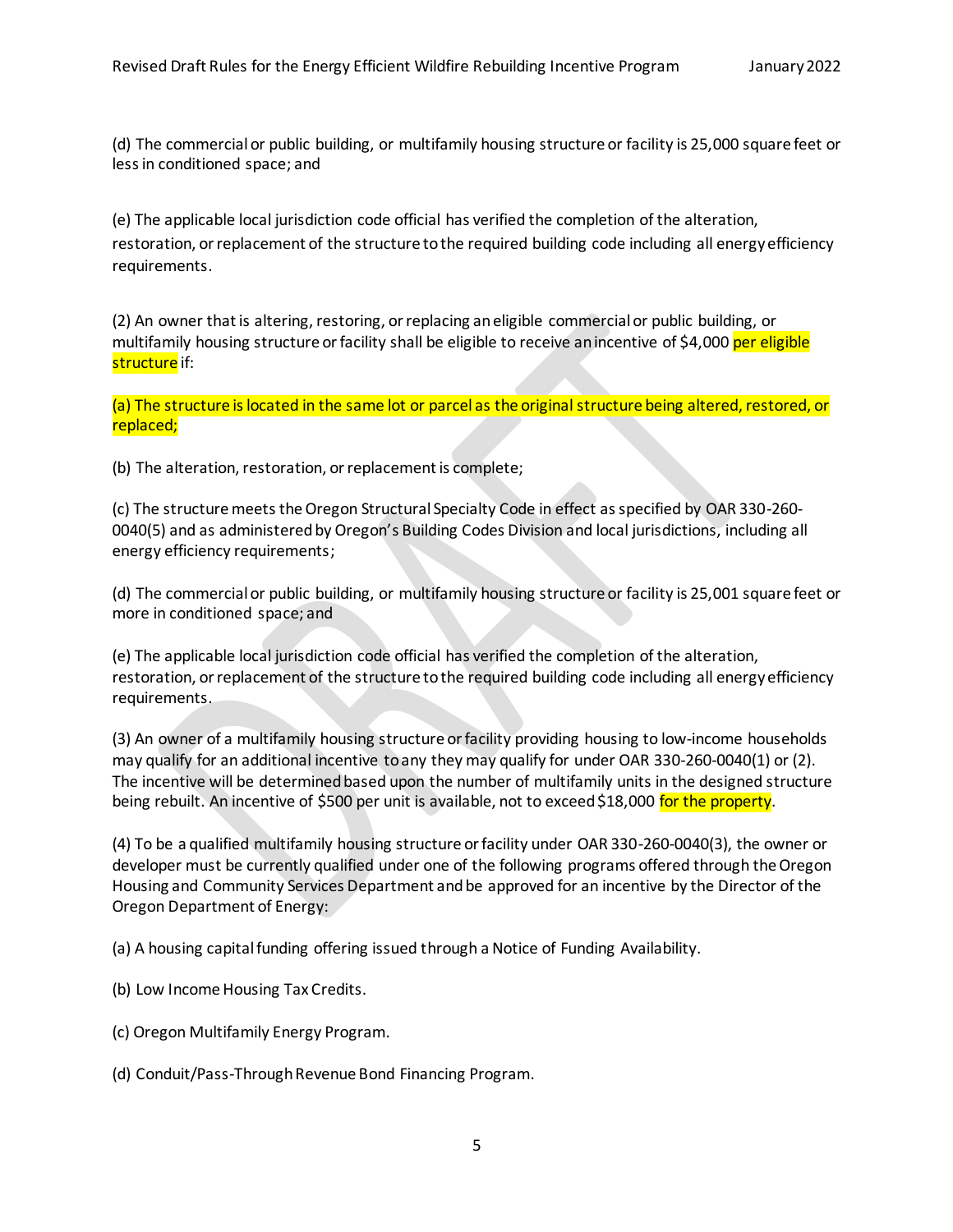(e) Local Innovation and Fast Track Housing Program.

(f) Loan Guarantee Program and General Guarantee Program.

(g) Oregon Rural Rehabilitation Loan Program.

(h) Low Income Weatherization Assistance Program.

(i) Wildfire programs developed via HB 5006 of the 2021 Oregon Legislative Session.

(5)(a) For building permit applications submitted prior to October 1, 2021, the 2019 Oregon Zero Energy Ready Commercial Code (OZERCC) or applicable statewide alternate methods is in effect.

(b) For building permit applications submitted on or after October 1, 2021, the 2021 Oregon Energy Efficiency Specialty Code (OEESC) is in effect.

(6) An owner that is altering, restoring, or replacing an eligible commercial or public building, or multifamily housing structure or facility shall be eligible to receive an incentive of \$5,000 per eligible structure, in addition to the amount they may be eligible to receive under OAR 330-260-0040(1) if:

(a) The structure is located within the same lot or parcel as the original structure being altered, restored, or replaced;

(b) The alteration, restoration, or replacement is complete;

(c) The structure is participating in an above energy code building program, as specified in OAR 330-260- 0040(8);

(d) The commercial or public building, or multifamily housing structure or facility is 25,000 square feet or less in conditioned space;

(e) Any required inspections have been completed following completion of an above energy code building program; and

(f) The applicable local jurisdiction code official has verified the completion of the alteration, restoration, or replacement of the structure to the required building code including energy efficiency standards.

(7) An owner that is altering, restoring, or replacing an eligible commercial or public building, or multifamily housing structure or facility shall be eligible to receive an incentive of \$6,000 per eligible structure in addition to the amount they may be eligible to receive under OAR 330-260-0040(2) if:

(a) The structure is located within the same lot or parcel as the original structure being altered, restored, or replaced;

(b) The alteration, restoration, or replacement is complete;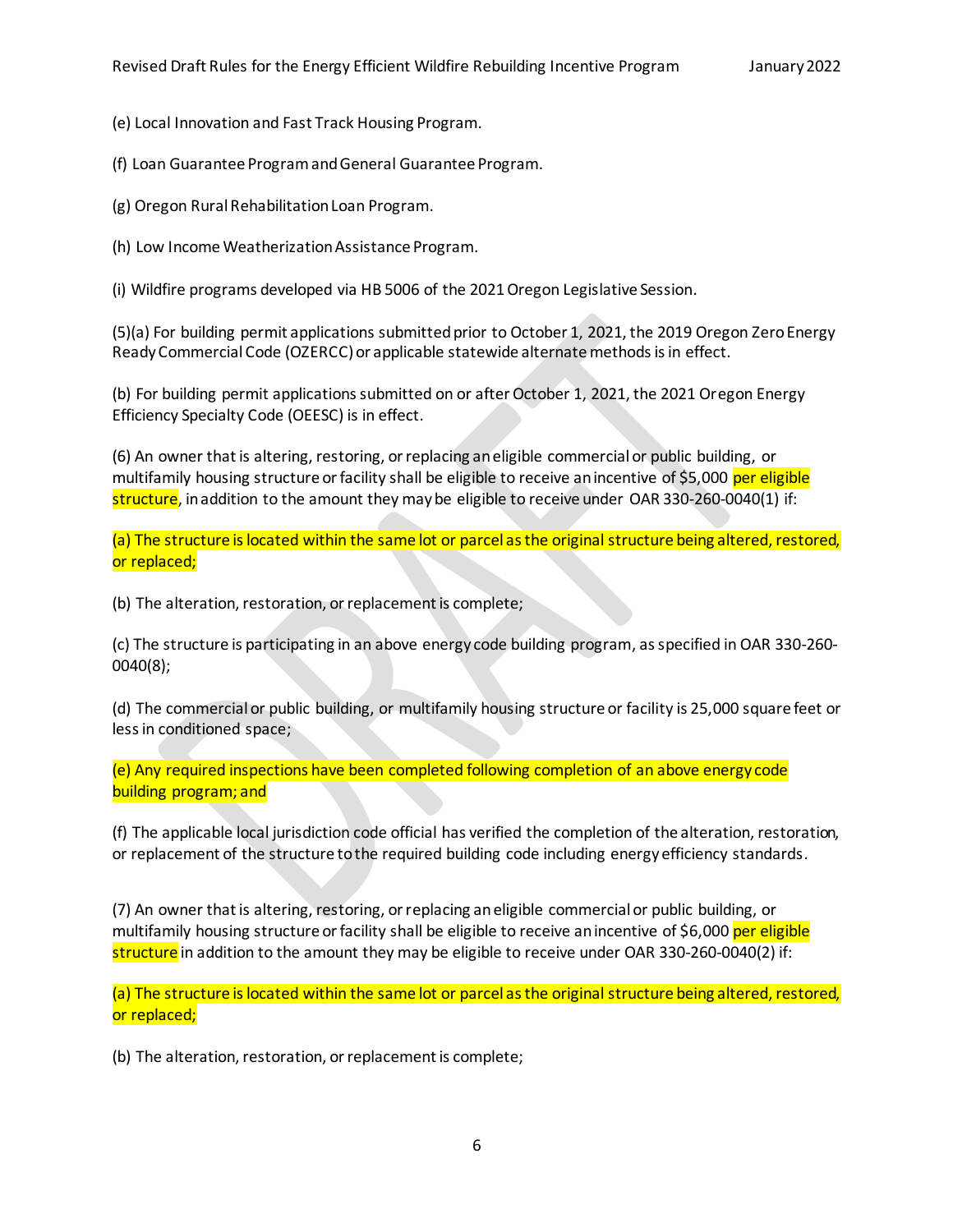(c) The structure is participating in an above energy code building program, as specified in OAR 330-260- 0040(8); and

(d) The commercial or public building, or multifamily housing structure or facility is 25,001 square feet or more in conditioned space;

(e) Any required inspections have been completed following completion of an above energy code building program; and

(f) The applicable local jurisdiction code official has verified the completion of the alteration, restoration, or replacement of the structure to the required building code including energy efficiency standards.

(8) Qualifying above energy code building programs include:

(a) Energy Trust of Oregon's New Buildings Program.

(b) Bonneville Power Administration's Commercial New Multifamily Construction Program.

(c) Consumer Owned Utility energy efficiency commercial programs verifying commercial structures are 10 percent more energy efficient or greater than code on a site energy consumption basis.

#### **330-260-0050**

#### **Incentives for Manufactured Dwellings**

(1) An owner replacing a destroyed or damaged manufactured dwelling or residential structure shall be eligible for an incentive of \$12,500 at the time of purchase of a new energy efficient manufactured dwelling if:

(a) The new manufactured dwelling will be sited within:

(A) The same lot or parcel as the original residential structure;

(B) The same mobile home or manufactured dwelling park as the original manufactured dwelling; or

(C) A mobile home or manufactured dwelling park establishedtohouse wildfire survivors as determined by the director in consultation with Oregon Housing and Community Services and relevant local governments; and

(b) The new manufactured dwelling meets or exceeds the NEEM 1.1 code for energy efficiency, or the owner is participating in one of the following qualified energy efficient manufactured dwelling replacement programs:

(A) Oregon Housing and Community Services Manufactured Home Replacement Loan Program.

(B) Energy Trust of Oregon Manufactured Home Replacement Program.

(C) Bonneville Power Administration's Manufactured Home Replacement Program.

(D) Oregon Consumer Owned Utility new manufactured home program.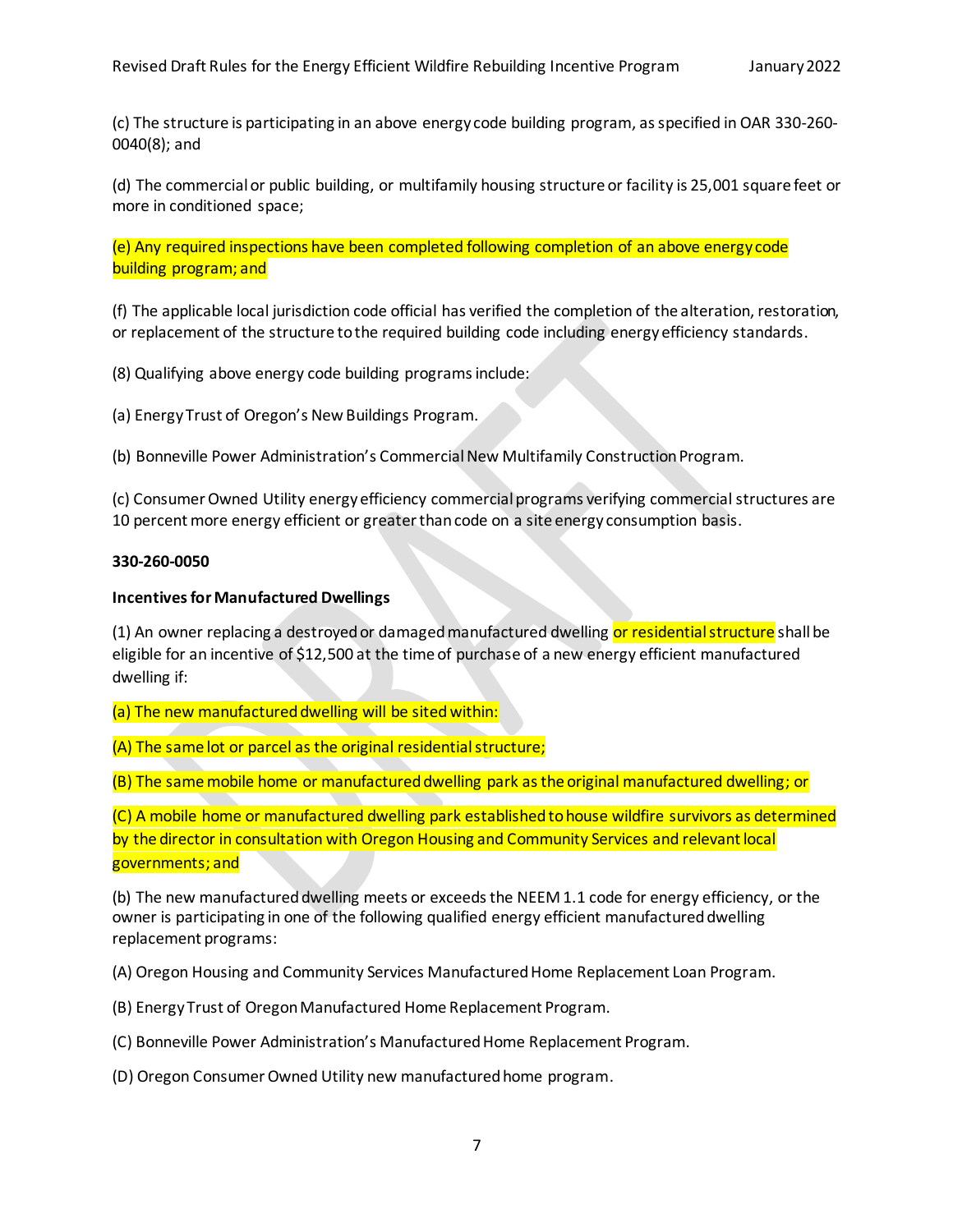(2) A new or previously owned manufactured dwelling purchased to replace a manufactured dwelling or residential structure damaged or destroyed in the 2020 wildfires may qualify for an incentive of up to \$5,000 for the installation of a new heat pump system, or by supplementing or replacing an existing heating system with a heat pump system.

(a) The appropriate heat pump system type and sizing of the system must be determined by a qualified contractor.

(b) The heat pump system must be installed by a qualified contractor, as outlined in OAR 330-260-0070.

(c) The heat pump system must have a baseline efficiency of 9.0 HSPF, SEER of 14, and be properly sized to the structure.

(d) Utility and Department incentives for installation of a new heat pump, supplementing or replacing an existing heating system may not exceed the installation cost of the system.

(e) The manufactured dwelling must be sited within:

(A) The same lot or parcel as the original residential structure;

(B) The same mobile home or manufactured dwelling park as the original manufactured dwelling; or

(C) A mobile home or manufactured dwelling park established to house wildfire survivors as determined by the director in consultation with Oregon Housing and Community Services and relevant local governments.

(3) If a manufactured homeowner has replaced their manufactured home or upgraded the heating and cooling system with a heat pump system prior to applying for this incentive program, they shall be eligible to receive an incentive provided they meet all other applicable eligibility requirements.

### **330-260-0060**

### **Low- or Moderate-Income Eligibility**

To qualify for an incentive offered under the program for low- or moderate-income residential structure owners, the owner must provide proof of eligibility. Proof of eligibility must be provided in one of the following ways:

(1) An owner will be considered eligible if the Department verifies with the Oregon Housing and Community Services Department that the owner, at the time of applying for an incentive, is eligible or was eligible in the three years prior to February 1, 2022, for one of the following Oregon Housing and Community Services Department programs:

(a) Low Income Home Energy Assistance Program (LIHEAP).

(b) Oregon Energy Assistance Program (OEAP).

(c) Low Income Weatherization Assistance Program (LIWAP).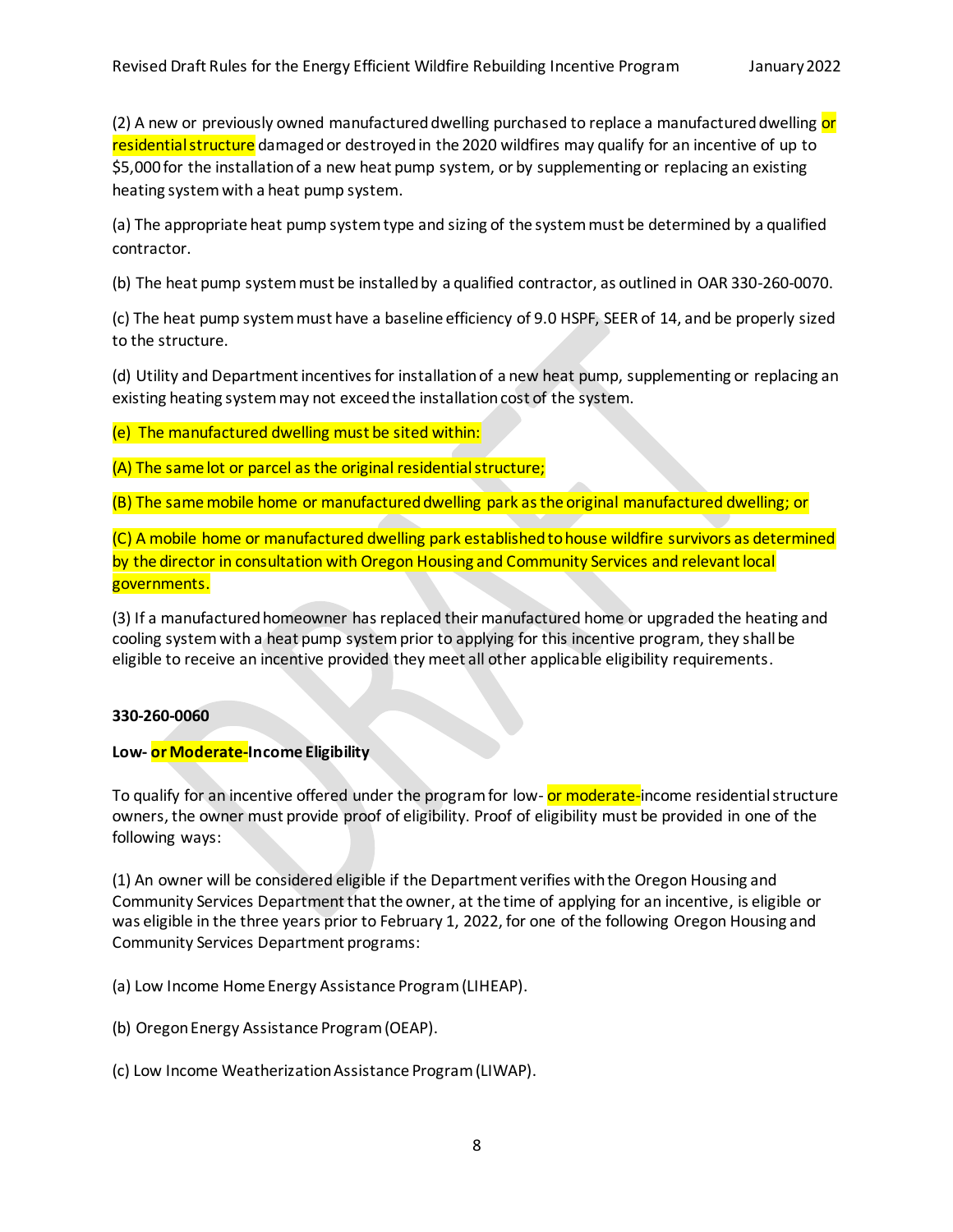(2) An owner will be considered eligible if the owner provides the Department an eligibility notice for the owner's household for one of the following Oregon Department of Human Services or Oregon Health Authority programs that was received during the seven months prior to applying for an incentive with the Oregon Department of Energy:

(a) Supplemental Nutrition Assistance Program (SNAP).

(b) Oregon Health Plan (OHP) (Medicaid).

(c) Children's Health Insurance Program (CHIP; this option is available only for households consisting of six or fewer people).

(3) An owner will be considered eligible if they provide the Department with either an Oregon Department of Revenue tax transcript or US Internal Revenue Service tax transcript for each tax filer residing at the household for the most recent tax filing year immediately preceding the current year, or the transcript for the year prior if the tax return for the most recent tax filing year has not yet been filed, that demonstrates their household income is less than or equal to whichever of the following is greater:

(a) 100 percent of state median income adjusted for household size; or

(b) 100 percent of the county median income adjusted for household size.

(4) An owner will be considered eligible if the Department verifies the owner meetsthe incentive program'slow- or moderate-income eligibility requirements or equivalent income levels with an organization, such as a local community action agency, that the Department has established an agreement with. Methods by which an organization that the Department has established an agreement with may verify a person meets the requirements in OAR 330-260-0060 or demonstrates equivalent income levels will be established in the agreement between organization and Department.

### **330-260-0070**

### **HVAC Contractor Participation and Eligibility**

(1) To participate in the incentive program and offer to install a heat pump in a rebuilding manufactured home, a contractor must meet the eligibility requirements provided in these rules.

(2) A contractor that installs a heat pump system must hold any license, bond, insurance, or permit required to install a heat pump system and submit any requested appropriate documentation to the Department to be eligible to participate in the program. The contractor performing the installation must maintain all applicable licenses, bonds, insurance or permits throughout the construction, installation, and warranty period. Identification on one of the following lists can substitute for the need to submit appropriate documentation:

(a) The contractor islisted as an Energy Trust of Oregon heat pump trade ally who is currently eligible to apply for Energy Trust of Oregon incentives on behalf of customers.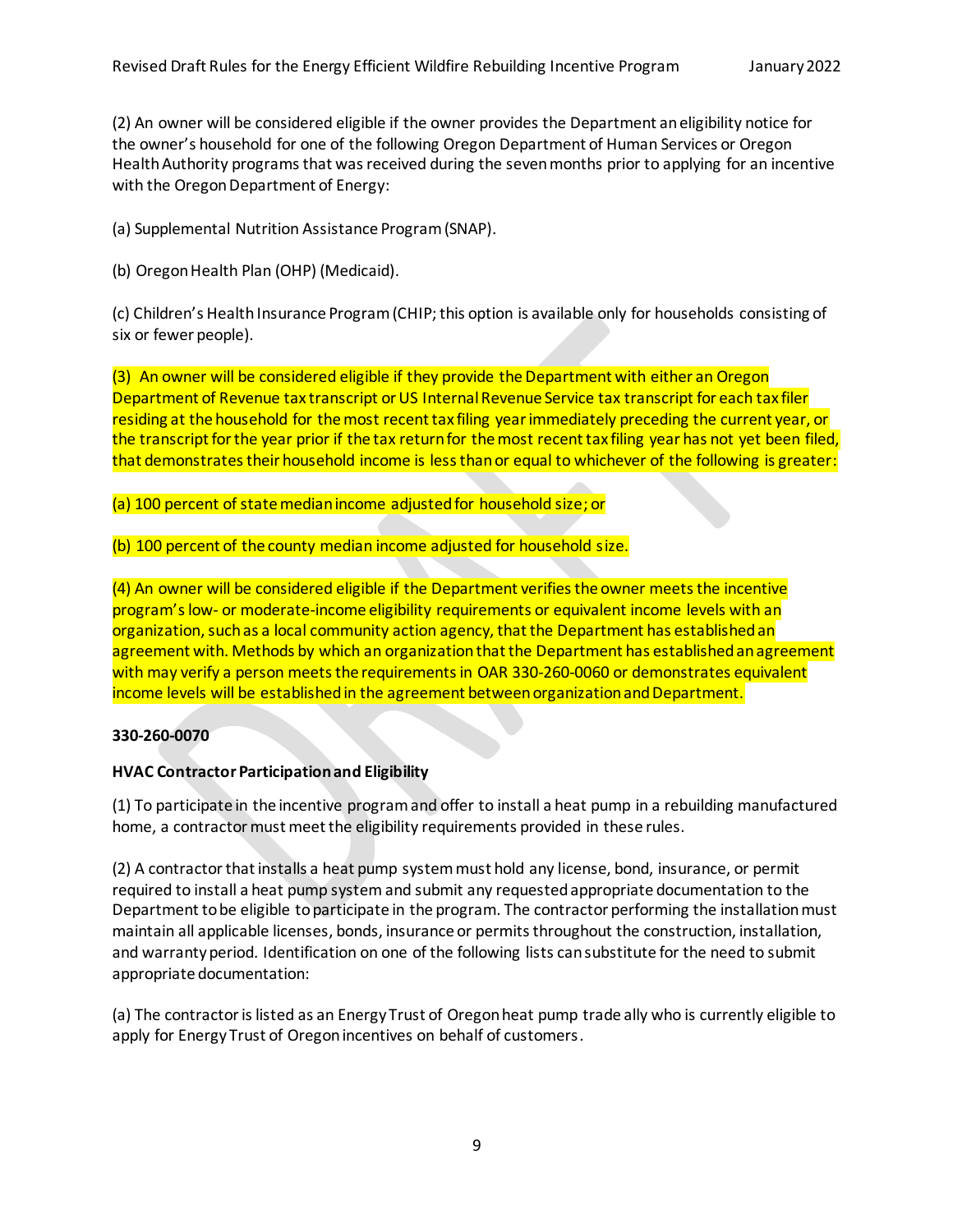(b) The contractor is identified as an approved heat pump installer on a list maintained by a consumer owned electric utility as defined in ORS 757.600 serving customers in one of the 2020 wildfire impacted areas.

(c) The contractor is identified as an approved ductless heat pump installer on a list maintained by the NW Ductless Heat Pump Project serving customers in one of the 2020 wildfire impacted areas.

(3) The Department reserves the right to verify all applicable licenses, bonds, insurance, permits or certifications of a contractor at any time, including a contractor's status with utility or energy efficiency programs.

#### **330-260-0080**

#### **Incentive Application**

(1) The Department may begin accepting wildfire rebuilding incentive applications February 1, 2022. The Department may continue to accept new incentive applications throughout the duration of the program until all funds allocated to the program have been committed or prior to June 1, 2023, whichever comes first.

(2) An incentive application must be submitted using a form specified by the Department, be completed in full, and include the following at a minimum:

- (a) Structure owner's name.
- (b) Site address.
- (c) Mailing address (if different from site address).

(d) Telephone number and email address of owner when possible.

- (e) Type of structure being rebuilt.
- (f) The incentives being applied for.

(g) Building permit number, project tracking, sales or identification number, if applicable.

(h) If applicable, evidence the Department deems sufficient to demonstrate applicant meets requirements under OAR 330-260-0060 to be eligible for low-income incentives.

(i) If applicable, evidence the Department deems sufficient to demonstrate compliance with above code energy standards or participation in a utility new homes energy efficiency program.

(j) If applicable, evidence the Department deems sufficient to demonstrate eligibility for the incentive available under OAR 330-260-0050(1) for the purchase of a new energy efficient manufactured dwelling.

(k) Other information and documentation requested by the Department that is necessary to process and verify the application.

(3) In addition to the information requested in OAR 330-260-0080(2), the following information is also required on an application for an incentive for heat pump system installation in a manufactured dwelling: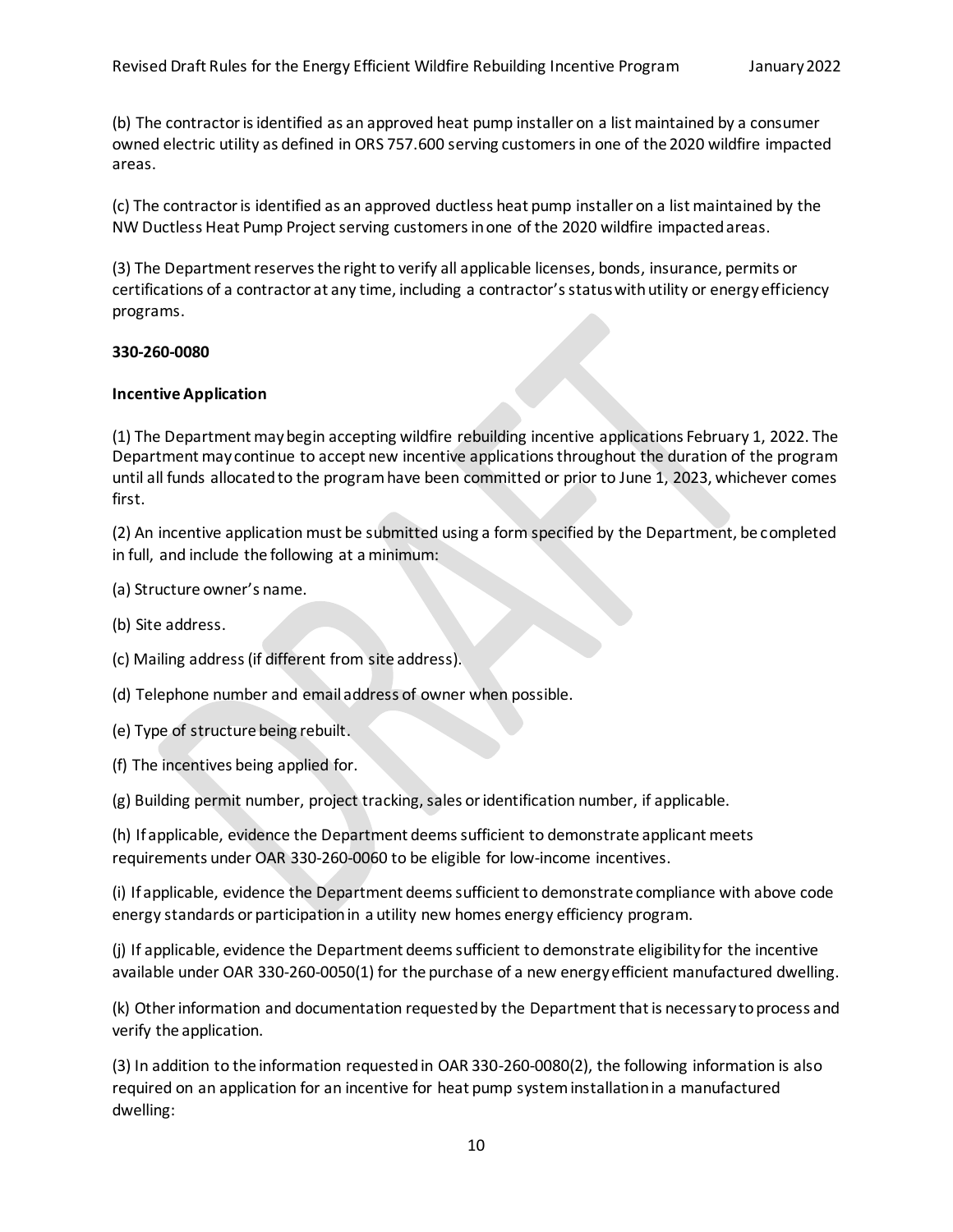(a) Appropriate information regarding existing heating system.

(b) Proposed heat pump system including its efficiency and configuration.

(c) Total installedcost.

(d) If applicable, participation in a utility heat pump program and utility incentives received.

(e) Other information and documentation requested by the Department that is necessary to process and verify the application.

(4) The Department reserves the right to request additional information or documentation that the Department deems necessary to process and verify the application.

(5) The Department may require a response to any request for additional information or documentation within 30 days of the Department's correspondence.

(6) A structure must have a rebuilding permit and application submitted to the Oregon Department of Energyprior to June 1, 2023, to receive an incentive.

(7) The Department reserves the right to verify all applicable licenses, bonds, insurance, permits, or certifications of a contractor or owner at any time.

### **330-260-0090**

### **Incentive ReservationProcess**

(1) If the necessary funds are available the Department shall reserve the requested incentive for the owner upon receipt of a complete application form.

(2) An owner may amend the requested incentive.

(3) An incentive amendment application must be received prior to the Department distributing funds to the owner or prior to June 1, 2023, whichever is earliest.

(4) The Department shallreview applicationsto ensure all requested information is included before any incentive is released. The Department reserves the right to request additional information or documentation that the Department deems necessary to process and verify the application.

(5) An amended incentive application must be submitted in the manner specified by the Department and include the following at a minimum:

(a) Structure owner's name.

(b) Site address.

- (c) Mailing address (if different from site address).
- (d) Telephone number and email address of owner when possible.
- (e) Type of structure being rebuilt.
- (f) The changes to the incentives being applied for.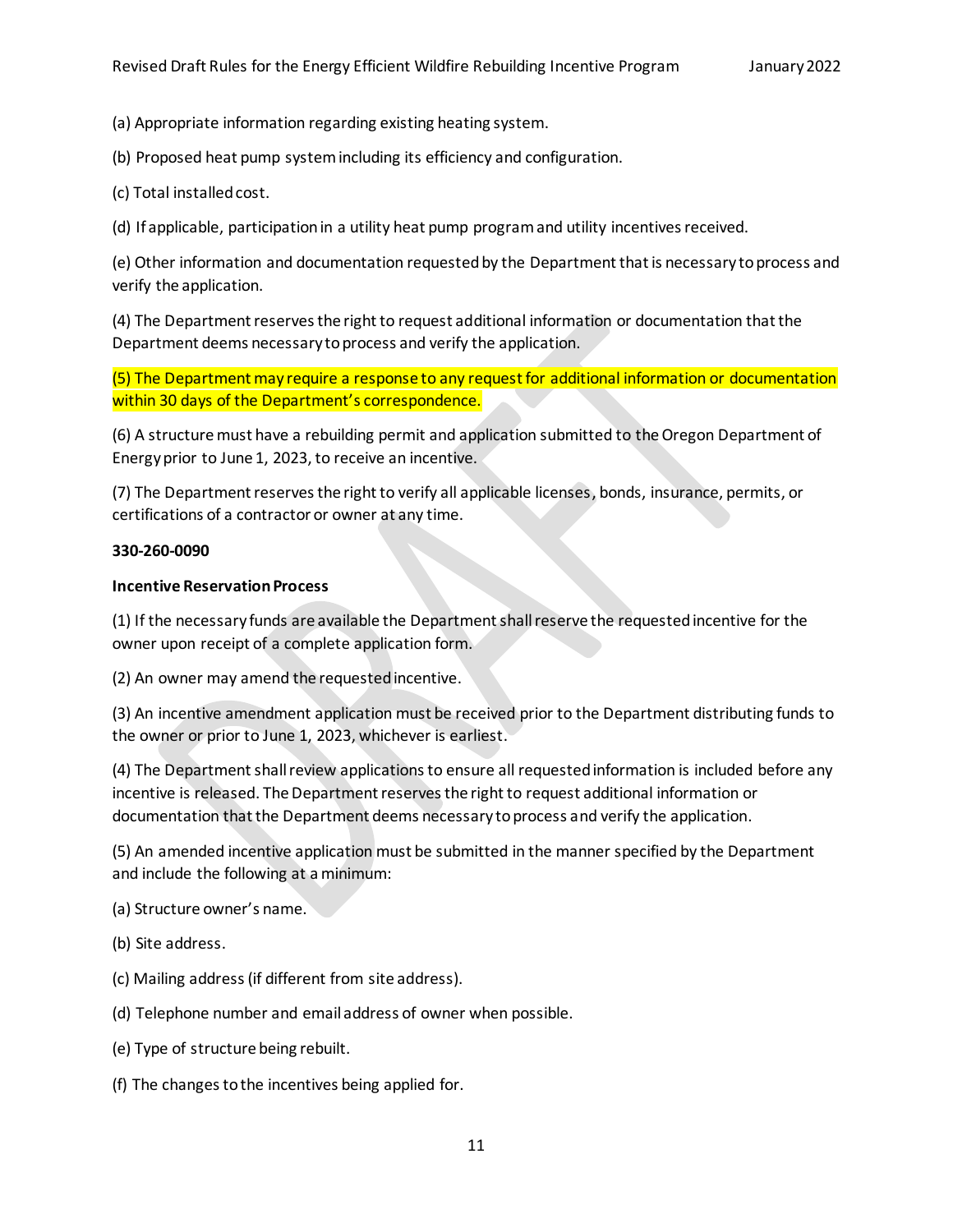(g) Building permit number, project tracking, sales or identification number, if applicable.

(h) Other information and documentation requested by the Department that is necessary to process and verify the change in the application.

(6) Any increase in the level of incentive applied for is subject to the availability of funds at the date the amended application is received.

#### **330-260-0100**

#### **Completion and Verification**

(1) To receive the incentive the owner must notify the Department that the eligible structure has been rebuilt to the specified building code and energy efficiency requirements, and received occupancy approval by local jurisdiction code officials.

(2) The rebuilding incentive will be available following Department receipt of proof of occupancy by local jurisdiction code officials and any required verification of completion by a utility company if the owner is participating in an above energy code utility program.

(3) After Department receipt of proof of the completion and verification, from the Department, electric utility, local jurisdiction code official, or state agency representative of installation of a qualifying manufactured home, or qualifying heat pump installation in a replacement manufactured home, the owner may receive their eligible incentive.

(4) To receive an incentive, the project must be complete and the Department must receive notification prior to December 1, 2024.